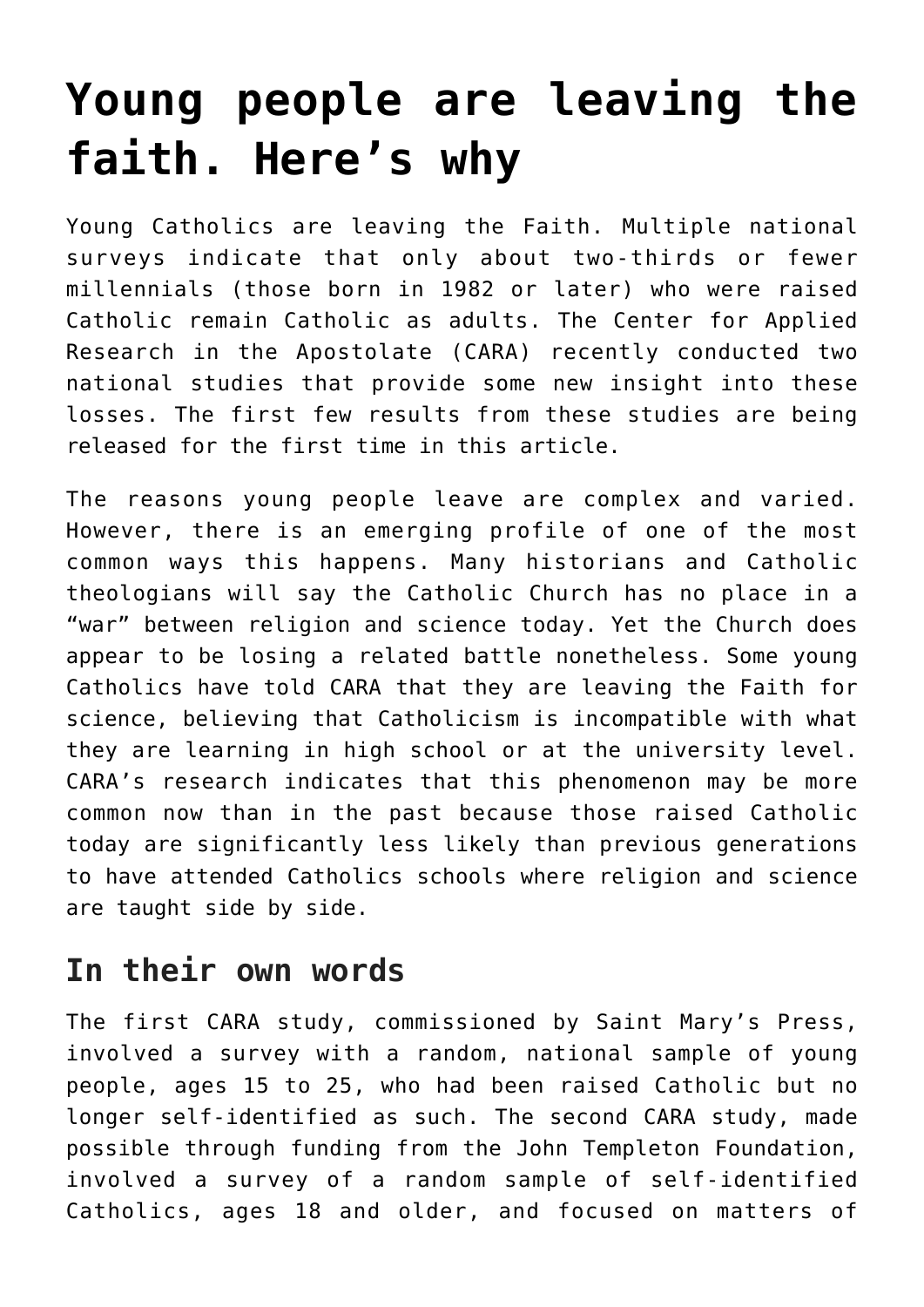religion and science.

The interviews with youth and young adults who had left the Catholic Faith revealed that the typical age for this decision to leave was made at 13. Nearly two-thirds of those surveyed, 63 percent, said they stopped being Catholic between the ages of 10 and 17. Another 23 percent say they left the Faith before the age of 10. Those who leave are just as likely to be male as they are female, and their demographics generally mirror those of all young Catholics their age. So why are they leaving?

*CARA's research indicates that this phenomenon may be more common now than in the past because those raised Catholic today are significantly less likely than previous generations to have attended Catholics schools where religion and science are taught side by side.*

To find the answer, CARA began its interviews with these former Catholics with an open-ended question: "What are the reasons that explain why you are no longer Catholic?" One in 5 answered in a manner that reflected that they no longer believed in God or religion. No other reason was provided as frequently. Some others had changed faiths when their parents did (16 percent) or independently selected another religion (15 percent). Eleven percent said they were opposed to the Catholic Church or the concept of organized religion. No other reason was given by at least 1 in 10 respondents. Among the 1 in 5 who noted a loss of belief, some of the typical reasons given in their own words were:

— "Because I grew up realized it was a story like Santa or the Easter Bunny."

— "As I learn more about the world around me and understand things that I once did not, I find that the thought of an allpowerful being to be less and less believable."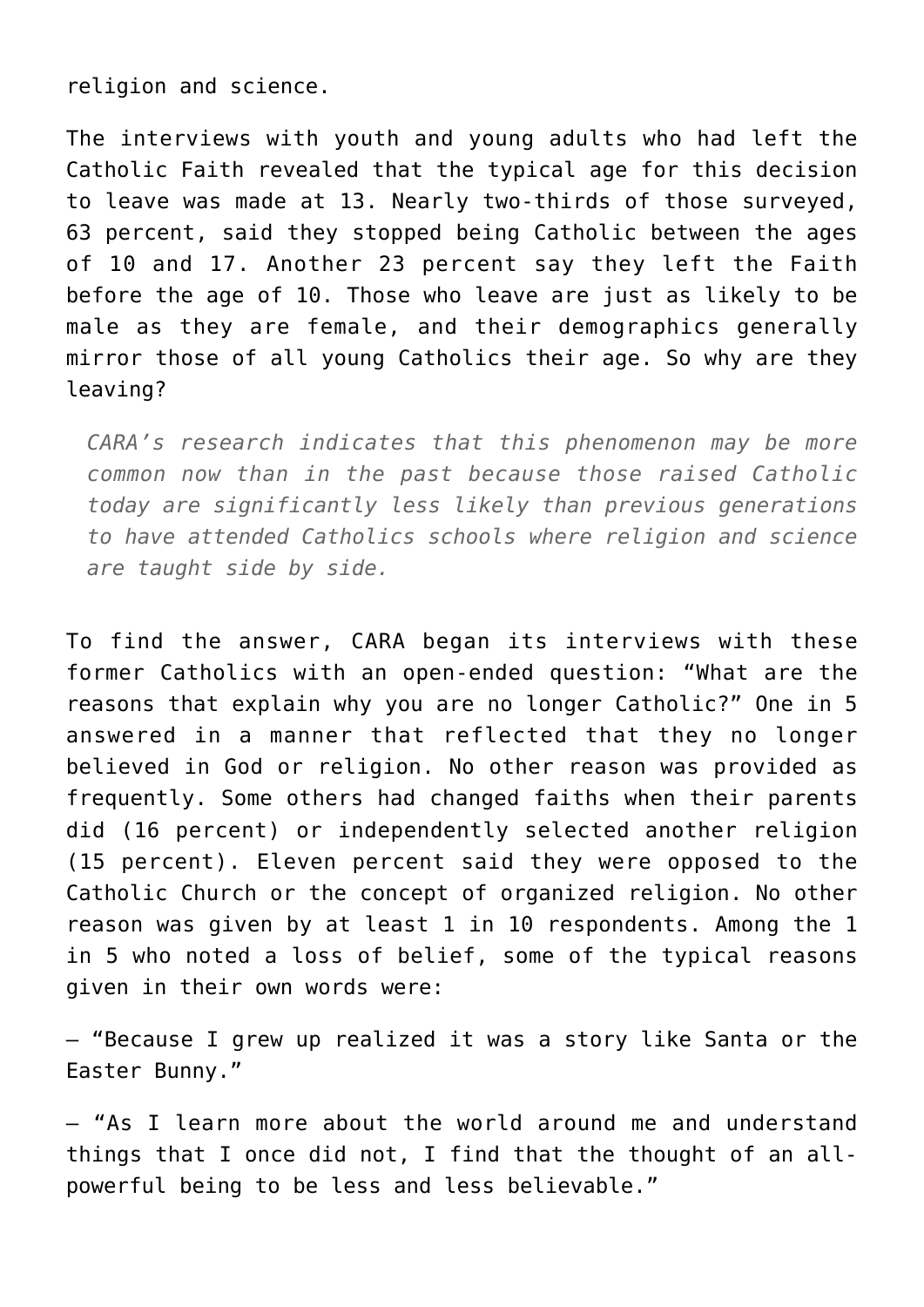— "Catholic beliefs aren't based on fact. Everything is hearsay from back before anything could be documented, so nothing can be disproved, but it certainly shouldn't be taken seriously."

— "I realized that religion is in complete contradiction with the rational and scientific world, and to continue to subscribe to a religion would be hypocritical."

— "Need proof of something."

— "It no longer fits into what I understand of the universe."

After the open-ended question, CARA provided the former Catholics with a list of 24 reasons that might lead one to leave the Faith. They were asked to say how important each of these were to their decision. Half of respondents said the following two reasons were either "somewhat" or "very" important to their decision to leave: that they had stopped believing in what the Catholic Church teaches, and that they did not like the Catholic Church's rules and judgmental approach. These were the most common reasons cited.

Only 13 percent said they were ever likely to return to the Catholic Church. When CARA asked these respondents to "Please describe what would make you consider returning to the Catholic Faith in the future," responses included: "If someone discovered evidence of the supernatural" or "replicable, peer reviewed, conclusive proof that a deity exists and I'm guaranteed a happy afterlife." Such answers reflect the difficulty these youth and young adults are having in understanding how a religious faith and scientific reason can coexist.

Half of the young former Catholics self-identify today as atheists, agnostics or those without a religious affiliation. Among the others leaving for another faith, the Catholic Church might consider ways to better explain the Catholic Faith and meet the religious and spiritual needs of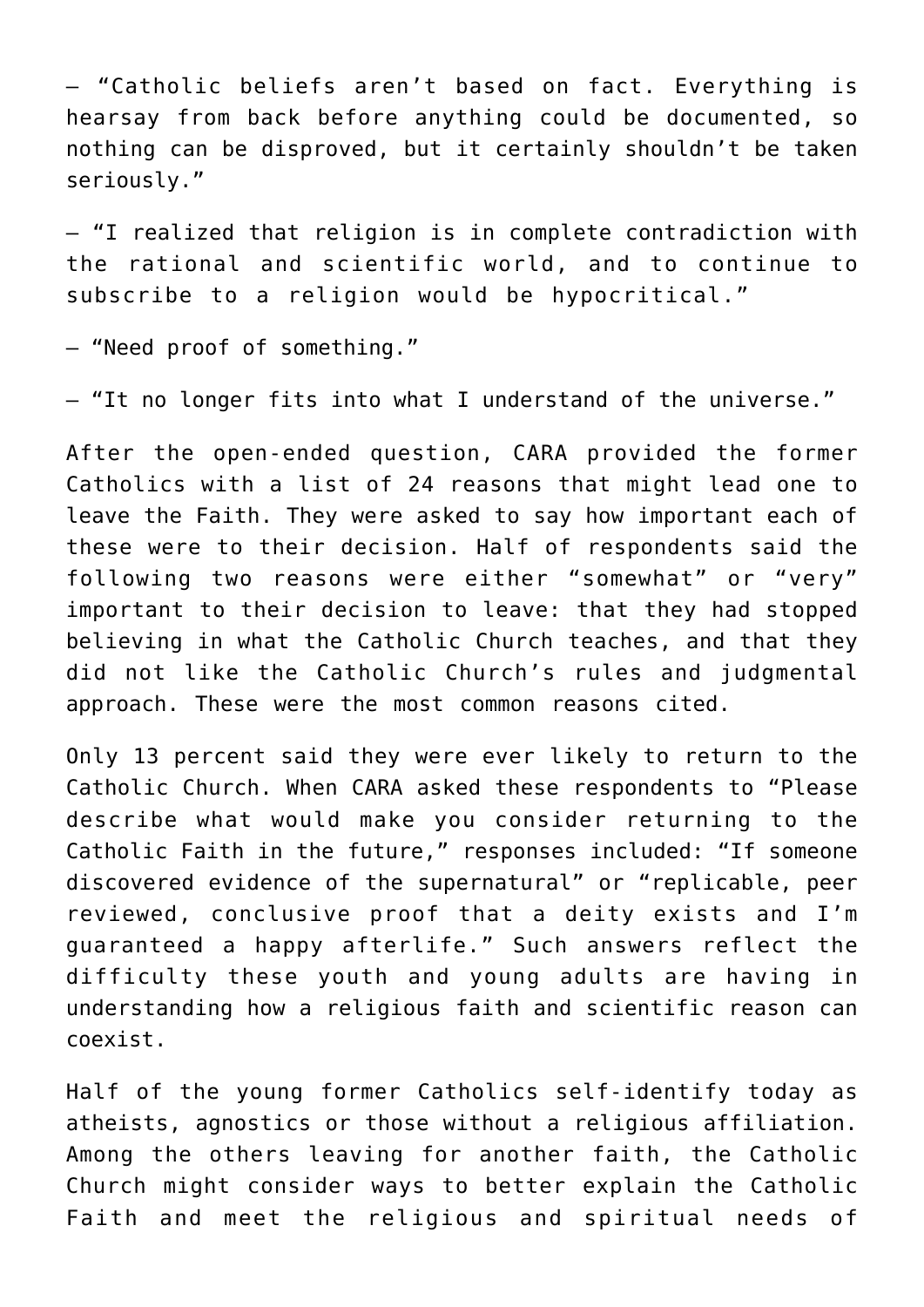disaffected Catholic youth.

Yet to prevent young Catholics leaving religion because they are struggling with the whole broader concept of faith, what is the Church to do? CARA's in-depth interviews with the youth and young adults surfaced more details about the challenges the Church faces. For example, see the exchange between the interviewer and the following young male former Catholic:

**Interviewer:** You said you started getting into math and into science. Were there things you were reading in particular … that made you doubt the religious side of things?

**Respondent:** I wasn't reading anything in particular, but just with school. I always have been very smart, and I was always studious. But as I started to enjoy math and science more, I just realized the discrepancy between religion and science. I guess that was another shaking point. Obviously the two can coexist fairly easily — people do it all the time — but for me, I was one of those more toward the science end of things. Catholicism, especially, did seem to clash fairly well. And then, of course, again, further along the line, that pushed me away from the Church a bit more because of the belief in science that really don't stack up with religion as far as agreeing with each other.

Another young male was not initially challenged by what he was learning in school but by trying to discern the effectiveness of prayer during a tragic time for his family as evidence of God:

**Interviewer:** You say that about age 11, you first started having doubts about being Catholic. Do you remember what precipitated it?

**Respondent:** Knowledge. … The original root cause would have been watching my whole mother's family, on my mother's side, pray for my grandpa's lung cancer. And everyone is praying for him — probably over 150 people, personally praying for him.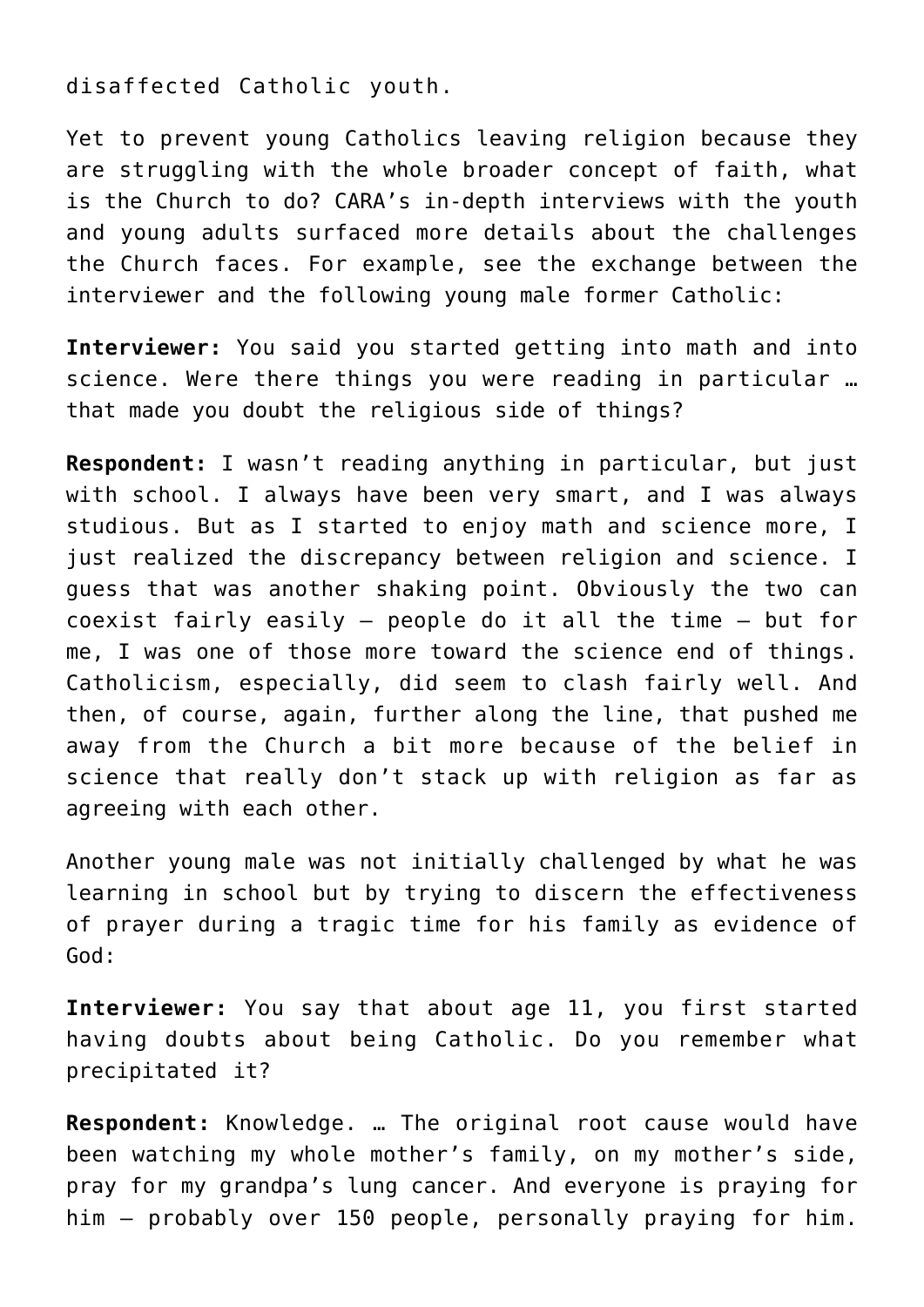And still there was nothing done to help him. And that was my first skepticism.

Finally, in this young female former Catholic, we find someone who is self-identifying as an agnostic, showing skepticism but also incorporating spiritual or religious ideas into her thinking:

**Interviewer:** So what do you currently believe in?

**Respondent:** I don't really have a label for it. I guess the closest thing I have looked at would be agnostic. … I don't identify with atheist because I do believe that there is something more.

**Interviewer:** How do you envision that?

**Respondent:** Hopefully it's something like when you die, that as long as you were a good person when you are alive, then you should be OK in whatever afterlife there is. So I would think maybe it is something like that, kind of. Or, actually, what I think I prefer is the idea of reincarnation; I like that one.

**Interviewer:** Do you believe in heaven or hell?

**Respondent:** I do believe in demons and ghosts, even if it sounds kind of silly. You see all the stories out there and, like, some of them must have some truth to them. I do believe that there is probably something like more of a hell side, I guess, or some kind of limbo where there are unhappy souls. I do believe there is a more positive side if you were a good person and didn't have any conflicts left to resolve.

**Interviewer:** Do you have any particular beliefs about the Bible and Jesus? Whether Jesus was a real person? Whether the Bible is true? Whether science is true?

**Respondent:** That was probably the reason that I did not identify with any particular religion. I don't think that anyone can prove if one is right or one is wrong. The Bible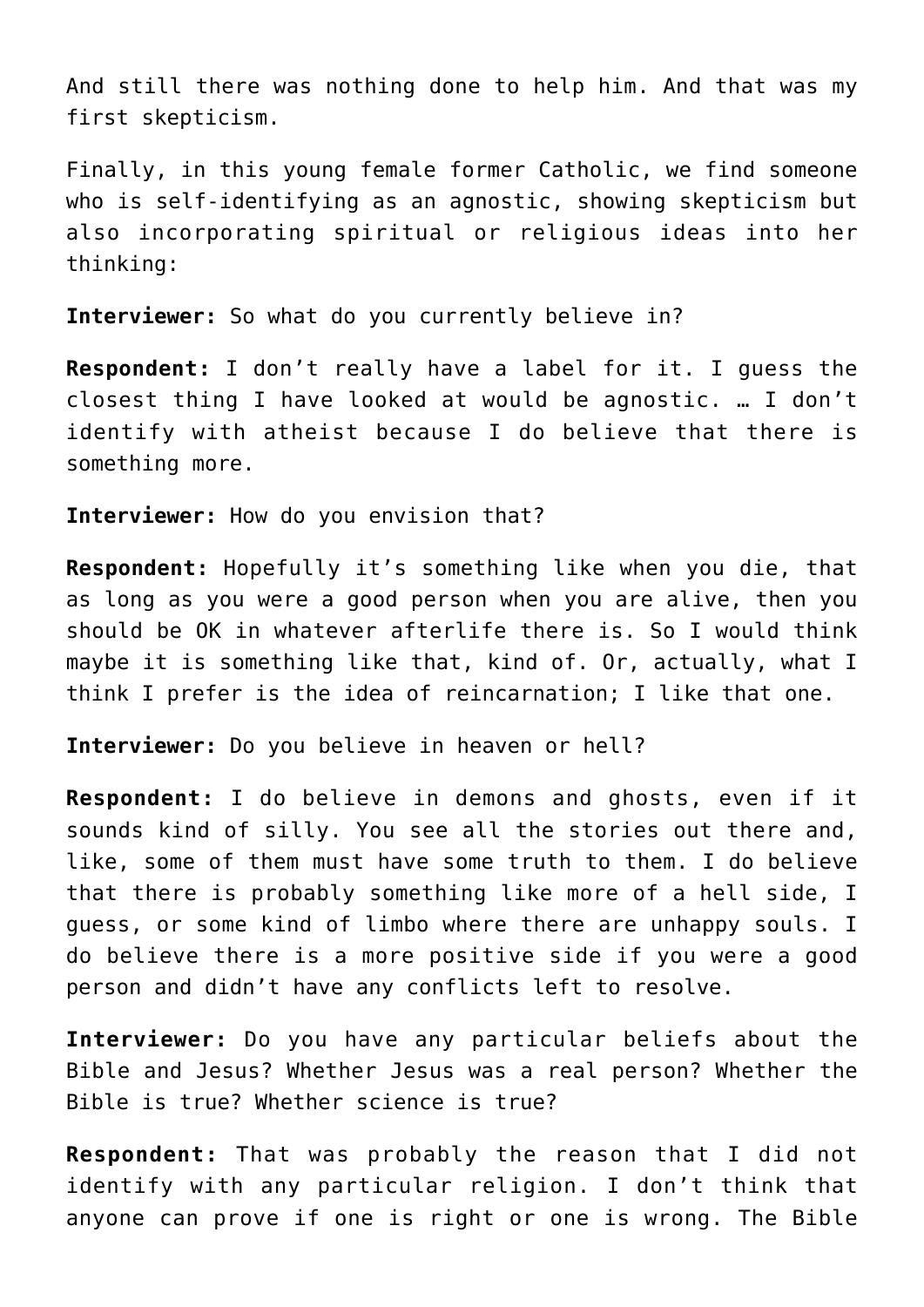and Jesus specifically, since, like, if you say Catholicism or Christianity, in general, they would say that Jesus was a real person and that he was divine. But then you take Judaism, I believe they include Jesus, but he is not divine, and then if you take Islam, they have the Prophet Mohammed, who has a lot of similarities to Jesus. Or to the Quran that are very similar. So, between the conflicts of all of those, I would find it hard to say which one is right. There is truth in each of them.

**Interviewer:** Some think that the scientific worldview is opposite of religion, and some people think they go together. Has science and the scientific worldview become more persuasive to you than religion?

**Respondent:** Well, I know for evolution there's that big conflict between the Christian church and science, because parts of the Christian church don't agree with evolution. But that one I feel like there is a ton of evidence. Evolution, that part, at least, is pretty solid looking to me. But then we learned about the Big Bang theory also in school and, like, that one seemed a little odd to me. I haven't researched it more in depth, but I don't know; that one sounds a bit farfetched to me.

This longer interview excerpt demonstrates the complexity of the challenges facing the Church. This young woman is agnostic, yet she still believes in an afterlife incorporating reincarnation, hell and limbo. She is unsure of the divinity of Jesus. She believes in evolution but less so in the Big Bang. Is this possibly representative of adult Catholics in the United States more generally? CARA's Religion and Science Poll indeed shows that many do not understand where the Church stands on matters of science and in some cases on matters of faith. Some of this misunderstanding appears to be related to religious education or a lack thereof.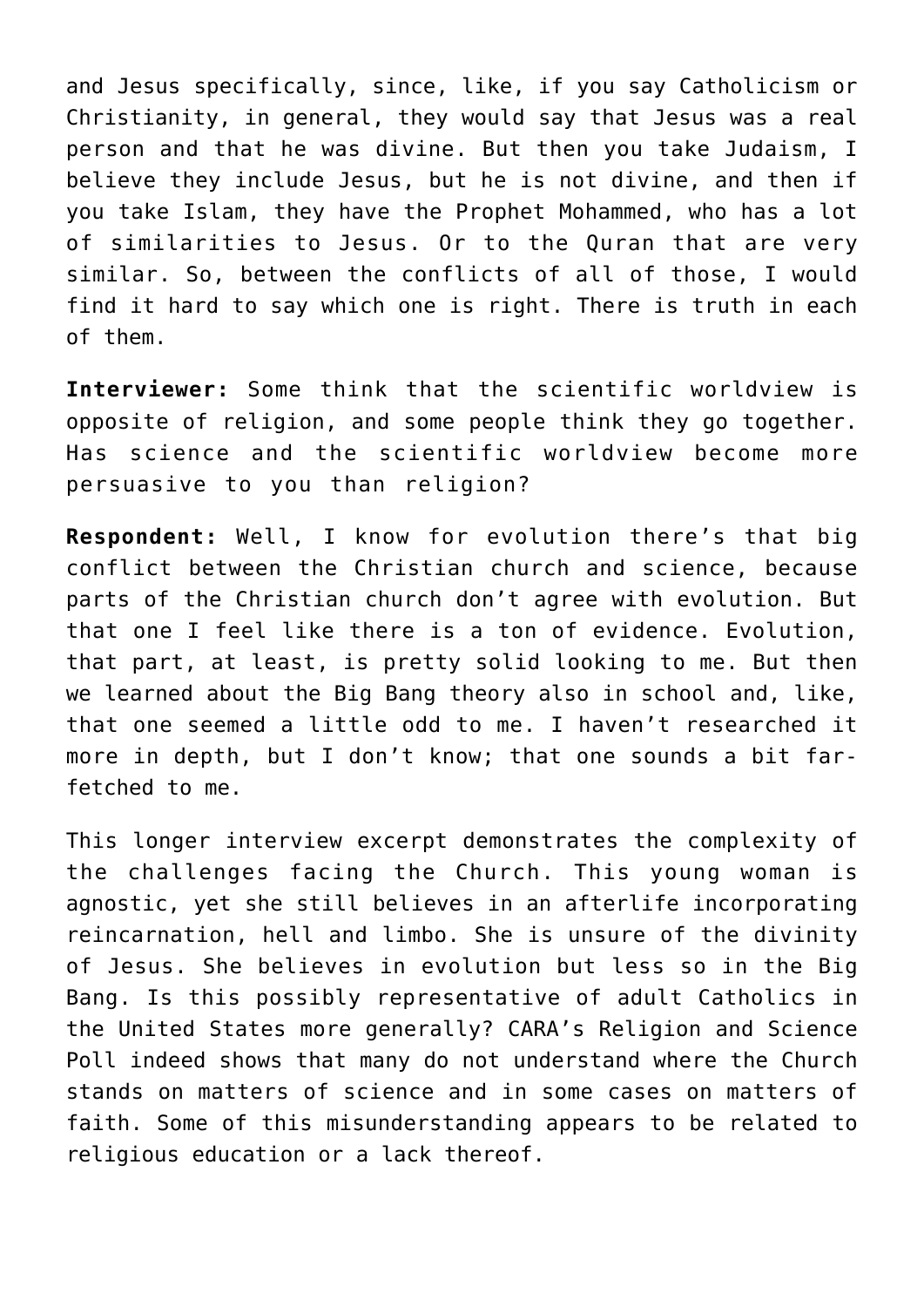### Participation in Catholic Education

The following shows, by generation, the percentage of U.S. adult Catholics who were never enrolled in Catholic education or participated in youth or college ministry programs.



### **Role of Catholic education**

Catholics of the Post-Vatican II era (born 1961-1981) and millennial generations are less likely than older Catholics of the Vatican II (born 1943-1960) and pre-Vatican II (born before 1943) generations to have been formally enrolled in Catholic religious education. Among millennial Catholics, only 30 percent were ever enrolled in a Catholic primary school, 36 percent in parish-based religious education and 18 percent in a Catholic high school.

Among the young former Catholics CARA interviewed for Saint Mary's Press, only 19 percent had ever been enrolled in a Catholic primary school, 34 percent in parish-based religious education and 8 percent in a Catholic high school.

The Catholic school environment is unique among educational institutions in the United States. It is a context where students can learn about their faith and science on the same day and in the same place. They may be in a religious education class at one moment and in a laboratory learning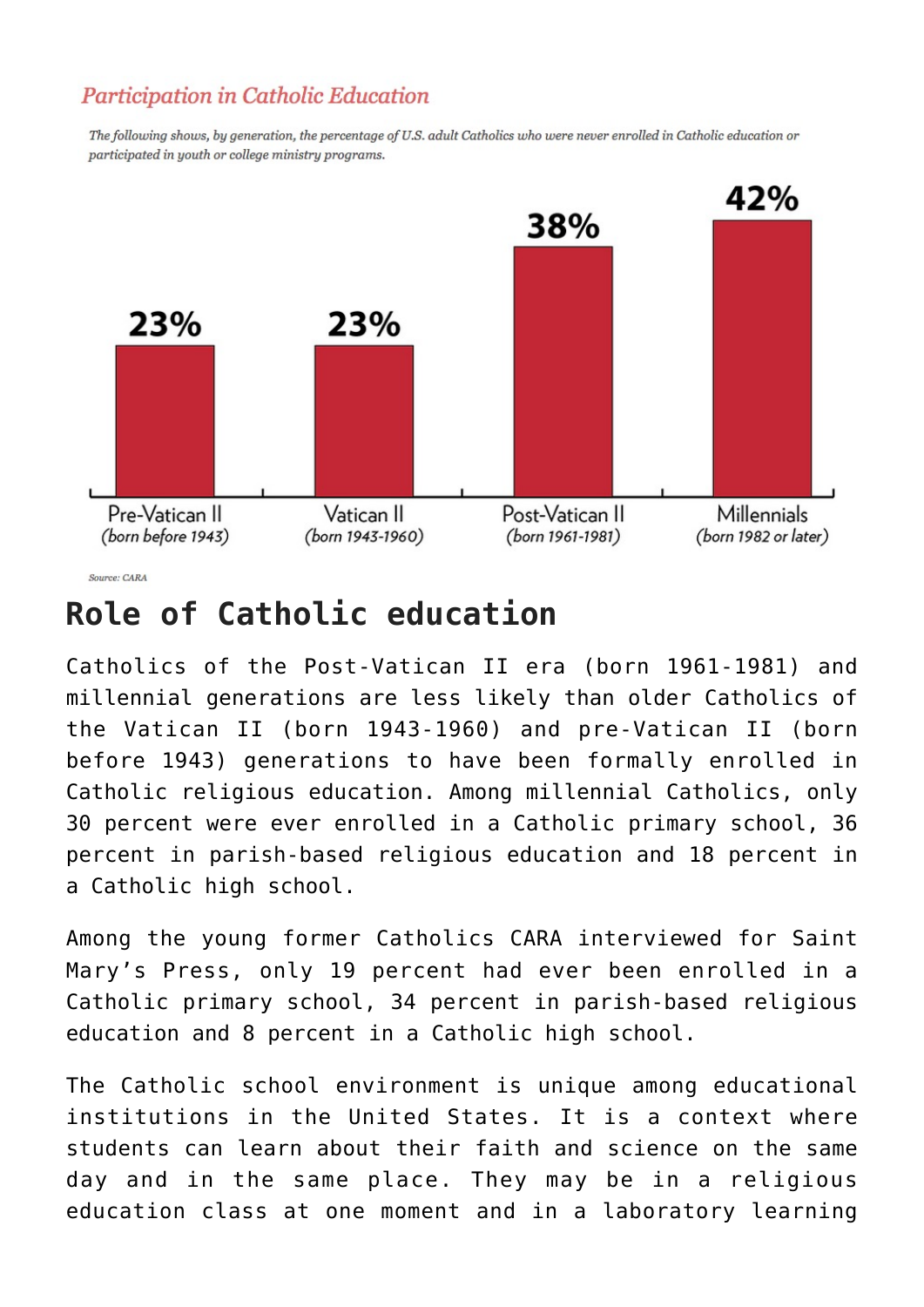about evolution in the next. This is something a Catholic student in a public school or at another private Christian school is unable or very unlikely to encounter. Forty-two percent of millennial Catholics have never been enrolled in a Catholic school, parish-based religious education, nor in a youth or young adult ministry program. Post-Vatican II generation Catholics are almost equally likely to have never had this early formation (38 percent). Fewer than a quarter of older Catholics lack this experience and the knowledge that came with it.

Given the trends in formal religious education, we might expect confusion about matters of Catholicism and science to be widespread. CARA asked adult Catholics in the Religion and Science Poll if they could name "any famous scientists in history" who were Catholic. Thirteen percent could correctly name Galileo. No other single figure topped 4 percent, and many who were named were not Catholic (e.g., Einstein, Newton). This obscures the reality that a large number of Enlightenment scientists were Catholic, some clergy, and were often conducting their research in the context of Catholic colleges and universities with the full support of the Church.

While those attending Catholic schools today are still unlikely to read any of the recent scholarship correcting the historical record of the Church's deep and positive involvement in the Enlightenment, one might expect that any alumni of Catholic schools might know that the Church never spoke out against or banned Charles Darwin's "On the Origin of Species" (1859) and that modern popes have spoken in support for evolution (while noting this science has yet to understand or find evidence of how life came from nonliving material). They may also be more likely to have learned that the notion of an expanding universe from a "primeval atom" was proposed by Georges Lemaître, a Belgian Catholic priest, astronomer and physicist, which became critical to the understanding of the Big Bang and the expansion of the universe.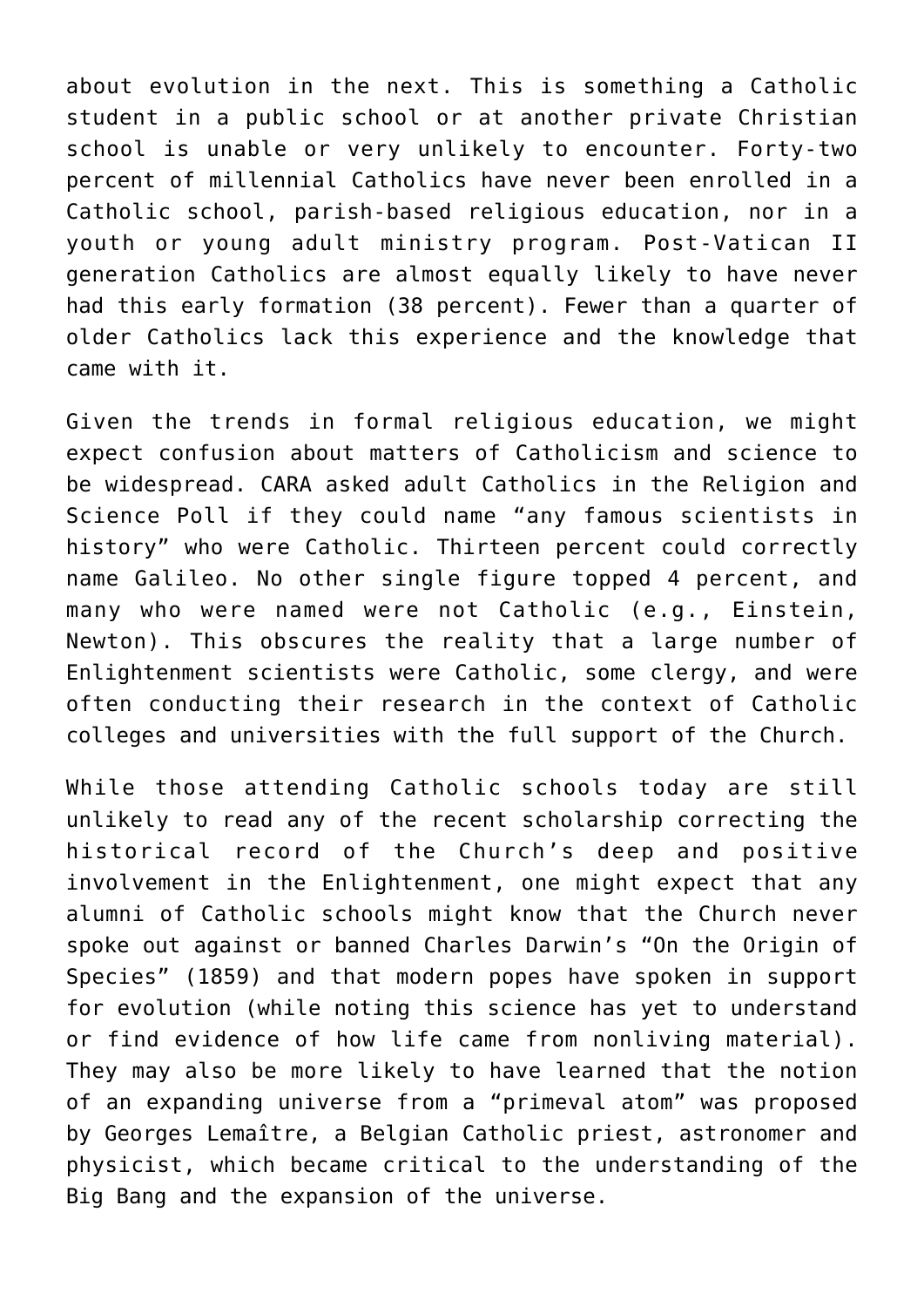There are no big variations among adult Catholics across religious education subgroups in terms of belief in God or the percentage saying that their beliefs are based more on evidence than faith. Differences begin to emerge with some of the details, in questions regarding the Bible and science. Three in 10 Catholics with no Catholic religious education or participation in youth ministry believe that the Bible should be taken literally, word for word. Only half as many who attended a Catholic school at some point believe this, as do about 1 in 5 who were in parish-based religious education. Fewer than 1 in 10 who attended a Catholic college or university responded as such.

Only 36 percent of those without any Catholic education or participation in youth or young adult ministry agrees with the scientific understanding of the Big Bang and creation of the universe, and 49 percent agree with evolution by natural selection leading to human beings. Those with some Catholic education are more likely to accept both of these aspects of scientific knowledge.

Across the board, those with formal Catholic education at some point in their early life are more likely than those without this to believe that scientific understandings of the creation of the universe are compatible with the belief in God as a creator and that it is acceptable to the Church for Catholics to believe humans evolved over time from other lifeforms.

## **Implications for the Church**

The Catholic Church has few disagreements with modern science. Where differences do emerge is most often related to questions that science has no evidence for and may never be able to answer. It has always been the case that scientists have believed many things on faith before any evidence emerged to confirm or deny these beliefs. This is an essential part to developing and testing hypotheses within the scientific method. While the Catholic Church may disagree with biologist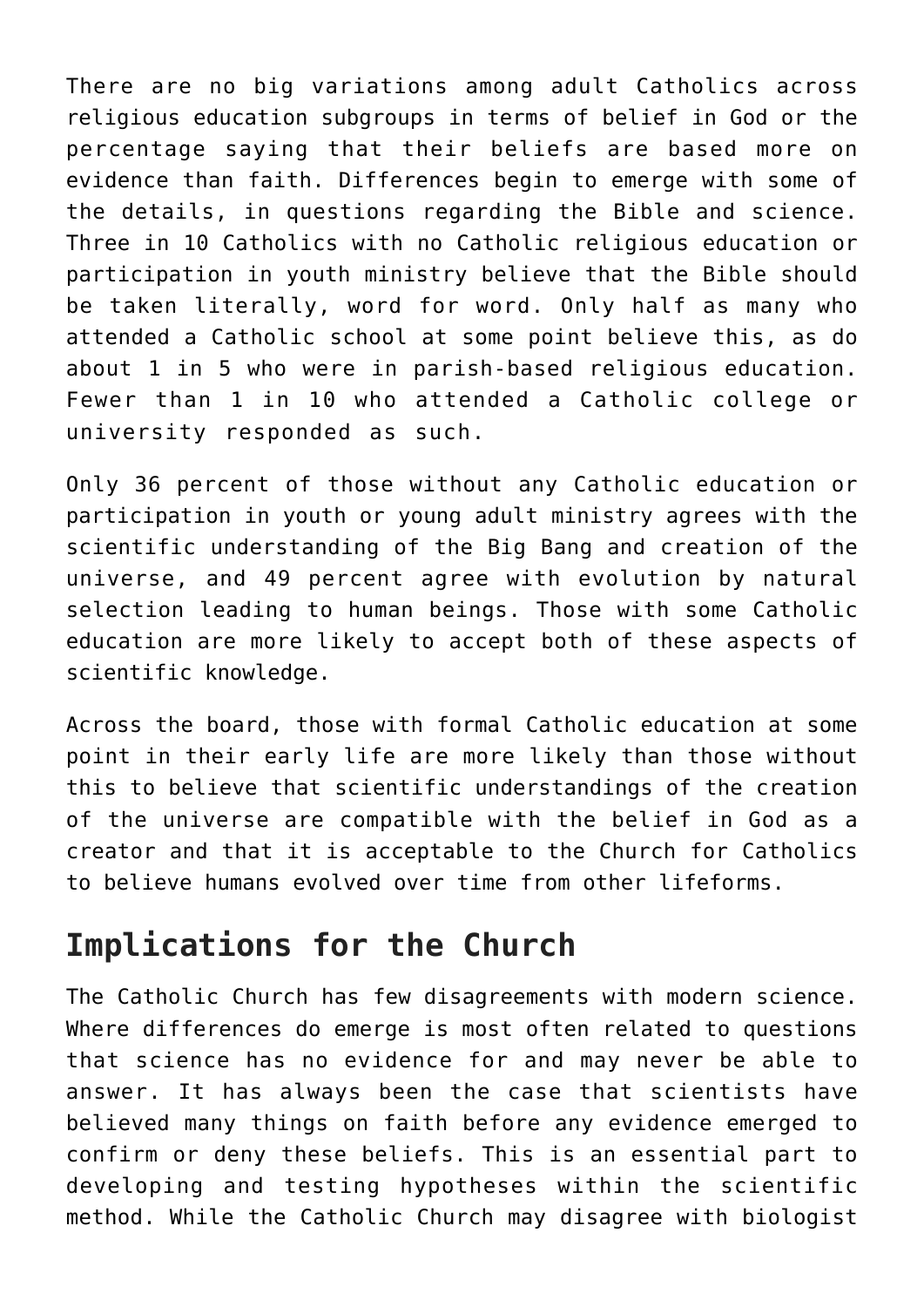Richard Dawkins' faith in what he believes to be the origin of life from nonliving matter or with astrophysicist Neil deGrasse Tyson's faith in what he believes preceded the Big Bang, there is much about Catholicism that is entirely consistent with scientific evidence today.

The same cannot be said for other forms of Christianity particularly evangelical denominations, which are more likely to take the Bible literally word for word. Yet, the Catholic Church appears to be thrown into the religion vs. science war, which is most evident in disagreements and debates between New Atheism biologists and evangelical Christians regarding evolution and the Book of Genesis. The Catholic Church might lose fewer of those raised in the Faith if the Church were more effectively able to communicate that Catholicism is not a party to this conflict. The Church has been steadily balancing matters of faith and reason since St. Augustine's work in the fifth century. In more recent times, it has passed on these traditions within the context of Catholic schools and universities. Yet, with fewer and fewer young Catholics in the United States ever experiencing these educational environments, Catholicism's relationship to science is becoming evermore blurry for many raised in the Faith.

Some are leaving because they believe the Church is on the "wrong side" of history and cannot coexist alongside what they have learned from modern science. It may be too late to bring them back. Yet, the Church has a chance to keep more of the young Catholics being baptized now if it can do more to correct the historical myths about the Church in regards to science (see sidebar on Galileo) and continue to highlight its support for the sciences, which were, for the most part, an initial product of the work done in Catholic universities hundreds of years ago.

Seemingly unknown to many, this work continues to this day on Catholic campuses, and these remain very special places where young minds are engaging faith and reason without any great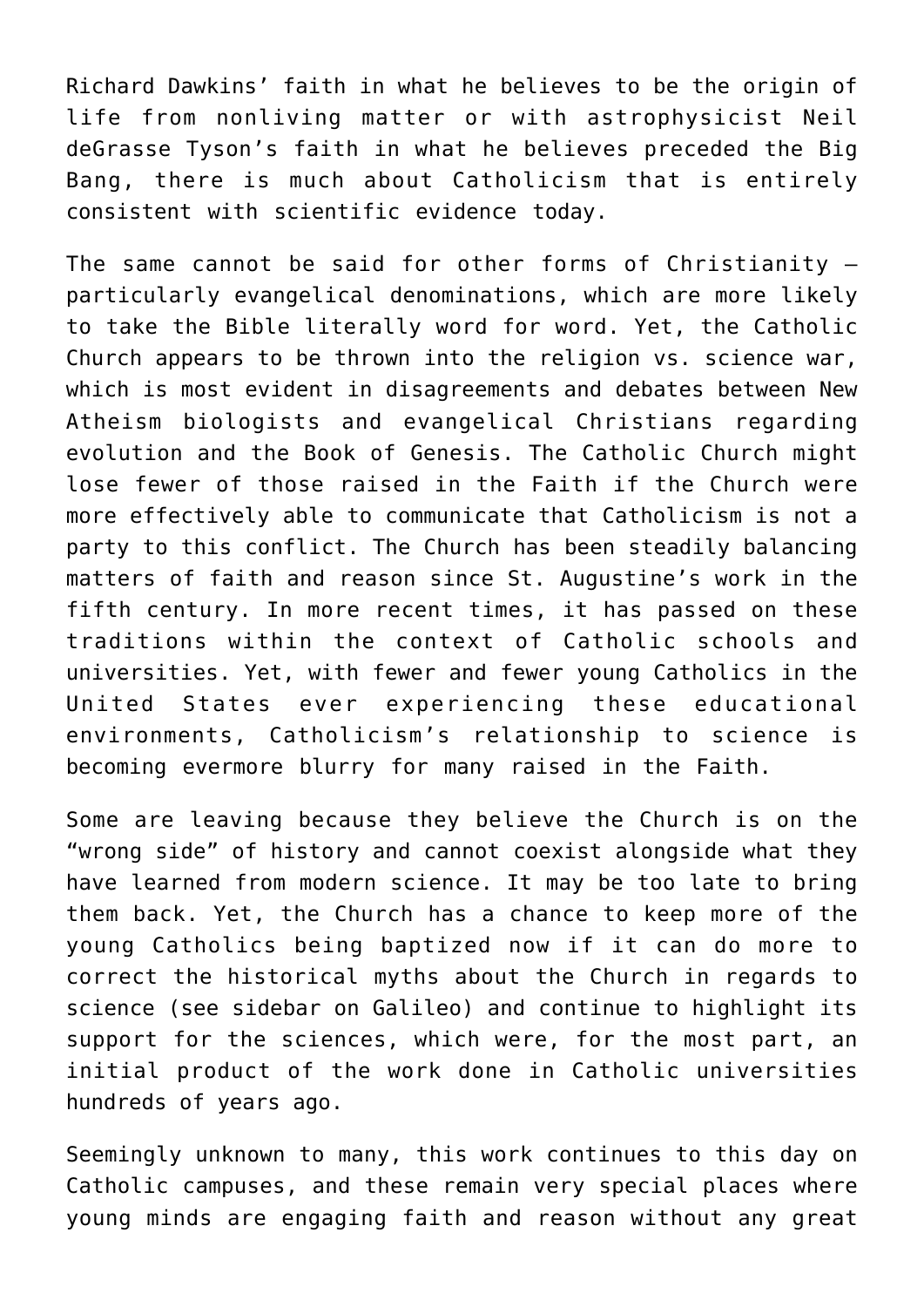### conflicts.

*Mark M. Gray is a senior research associate for the Center of Applied Research in the Apostolate.*

#### **Reassessing Galileo**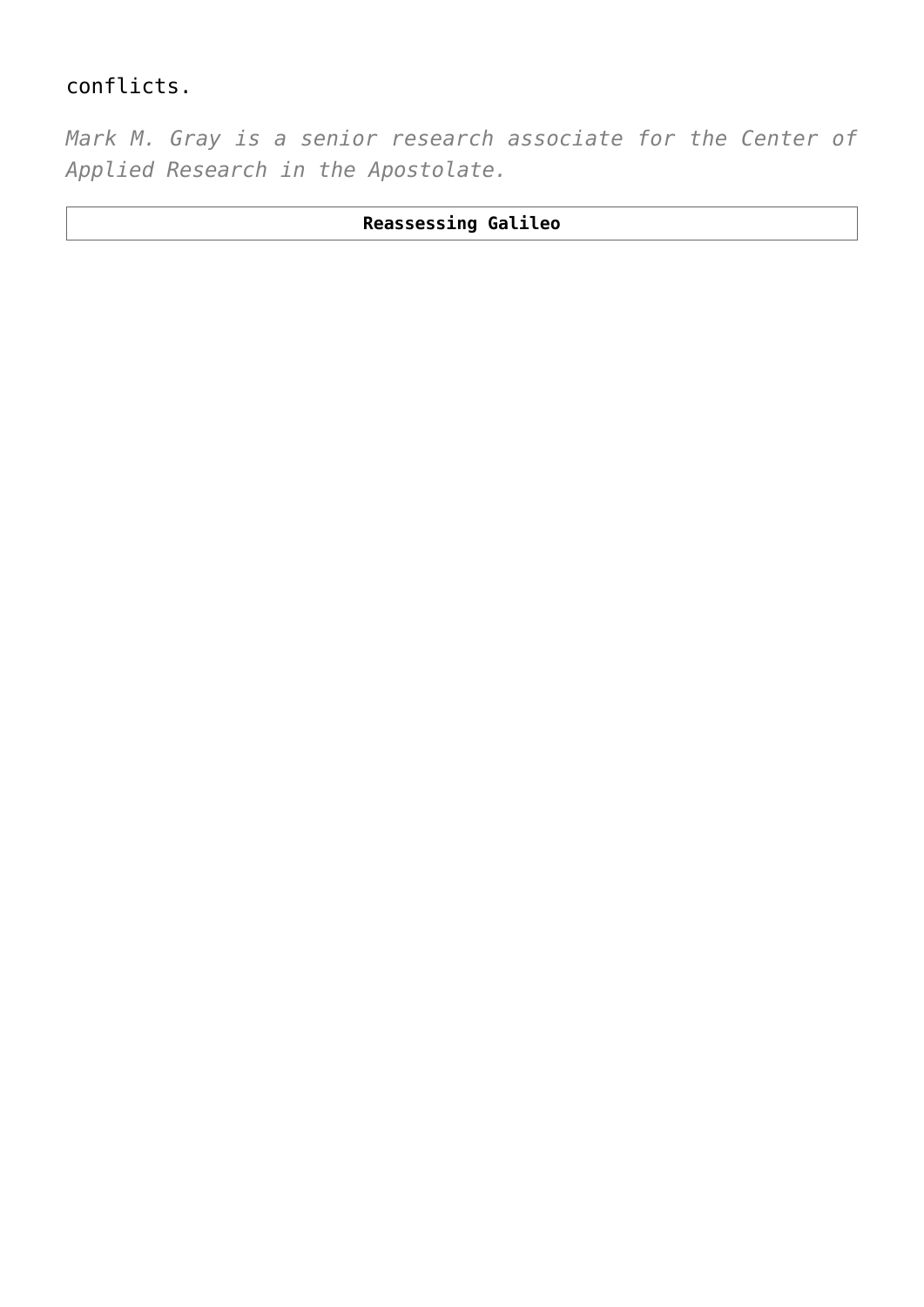**Who is Galileo?** A famed Italian astronomer and mathematician, Galileo Galilei (1564-1642) held academic posts in Pisa, Padua and Florence. **Why is he important to Church history?** The story of Galileo is most often cited as the key piece of evidence of Catholicism's "anti-scientific" nature.



Shutterstock

**What was the controversy surrounding him?** Galileo promoted the unpopular belief that the sun was at the center of the universe with Earth and the other planets rotating around it. In 1616, he was warned by the Holy Office to stop teaching the theory, which he ignored. He was tried and reportedly jailed, and the Church made him recant.

**Does this episode prove the Church is anti-science?** Recent scholarship in history and the social science has revealed most of what one might have learned about Galileo in school or in popular culture is nearly nonsense. As social scientist Rodney Stark has recently noted in "Bearing False Witness: Debunking Centuries of Anti-Catholic History" (Templeton Press, \$27.95), Galileo "was neither imprisoned nor tortured" and that "what got Galileo in trouble with the Church was not his scientific convictions nearly as much as his arrogant duplicity." Stark is not alone in revealing this, as the myth of Galileo headlines historian Ronald L. Number's volume "Galileo Goes to Jail and Other Myths about Science and Religion" (Harvard University Press, \$20.50). As Maurice A. Finocchiaro notes in Number's book, "Galileo's alleged crimes fell short of formal heresy, which would have justified corporal punishment." Instead, he was found guilty of a lesser charge of "vehement suspicion of heresy." Thus, some of Galileo's

work, in the context of the Protestant Reformation and Counter-Reformation, was seen as a public violation of Church authority and less so a matter for real scientific disagreement.

As for the book that got him in trouble with the Church, it was the discussion of Earth movement in a fictional dialogue that became a concern. Most of the other content unrelated to the Earth movement was of little note. As Stark writes, "Ironically, much that Galileo presented in the book as correct science was not."